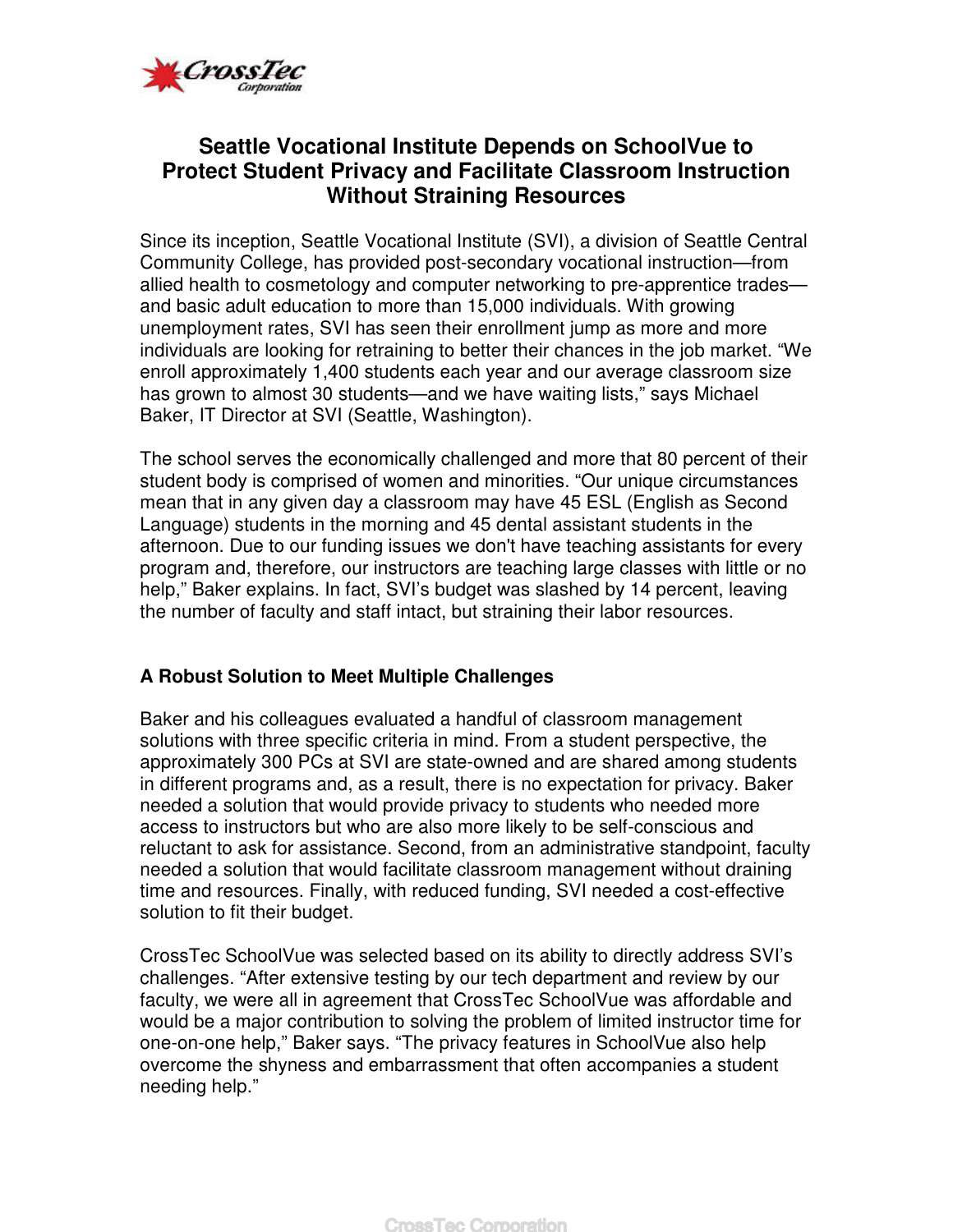

### **How It Works: SchoolVue From a Student, Instructor, and IT Perspective**

Students can securely use the Student Toolbar in SchoolVue to confidentially request help from the instructor. The instructor can then respond and communicate privately via an online text chat without interrupting or involving the rest of the classroom. Instructors can also further address privacy and security issues in a shared learning environment with SchoolVue's application and Internet metering features that enable them to control and monitor student access to appropriate PCs, programs, and information relevant to their course of study.

There was a transition period for the students who were enrolled when SchoolVue was first implemented about 18 months ago. "The first group of students who were suddenly exposed to SchoolVue were understandably reluctant at first because they felt as if they were being watched. That quickly disappeared and student acceptance has been part of the program," Baker says.

While the privacy control features were attractive and remain essential, the feature-rich and flexible nature of SchoolVue has also helped SVI and its faculty address changing needs. According to Baker, two specific programs—for medical and dental assistants—have grown and the features in SchoolVue that help manage student resources have become essential. "For example, faculty for these programs often need to share web sites with complex URLs that link to important forms," he explains. The Student Toolbar in SchoolVue, which is fully configurable and easily accessed by instructors, provides a quick and convenient way for students to access resources required for a given lesson—including web links. "SchoolVue makes it easy for them to post these sites and direct students where they need to go."

From an IT standpoint, Baker notes that SchoolVue integrated easily with its Microsoft domain. "While minor glitches are typical of a network solution in a vertical market, we didn't have any real surprises or experience any major technical headaches," he explains. "We also have a great relationship with CrossTec's support people; they are easy to work with and helpful."

#### **The Human Factor**

With about half of SVI's faculty using SchoolVue, Baker also needed to address the human factor of introducing new technology. "When you introduce people to new technology it's easy for us [IT] to see how it will help them, but it's not always that easy for them to see it. There are some standard problems when you introduce technology in a school environment. However, while there was an expected learning curve, SchoolVue is easy to use and our faculty caught on very quickly," Baker notes.